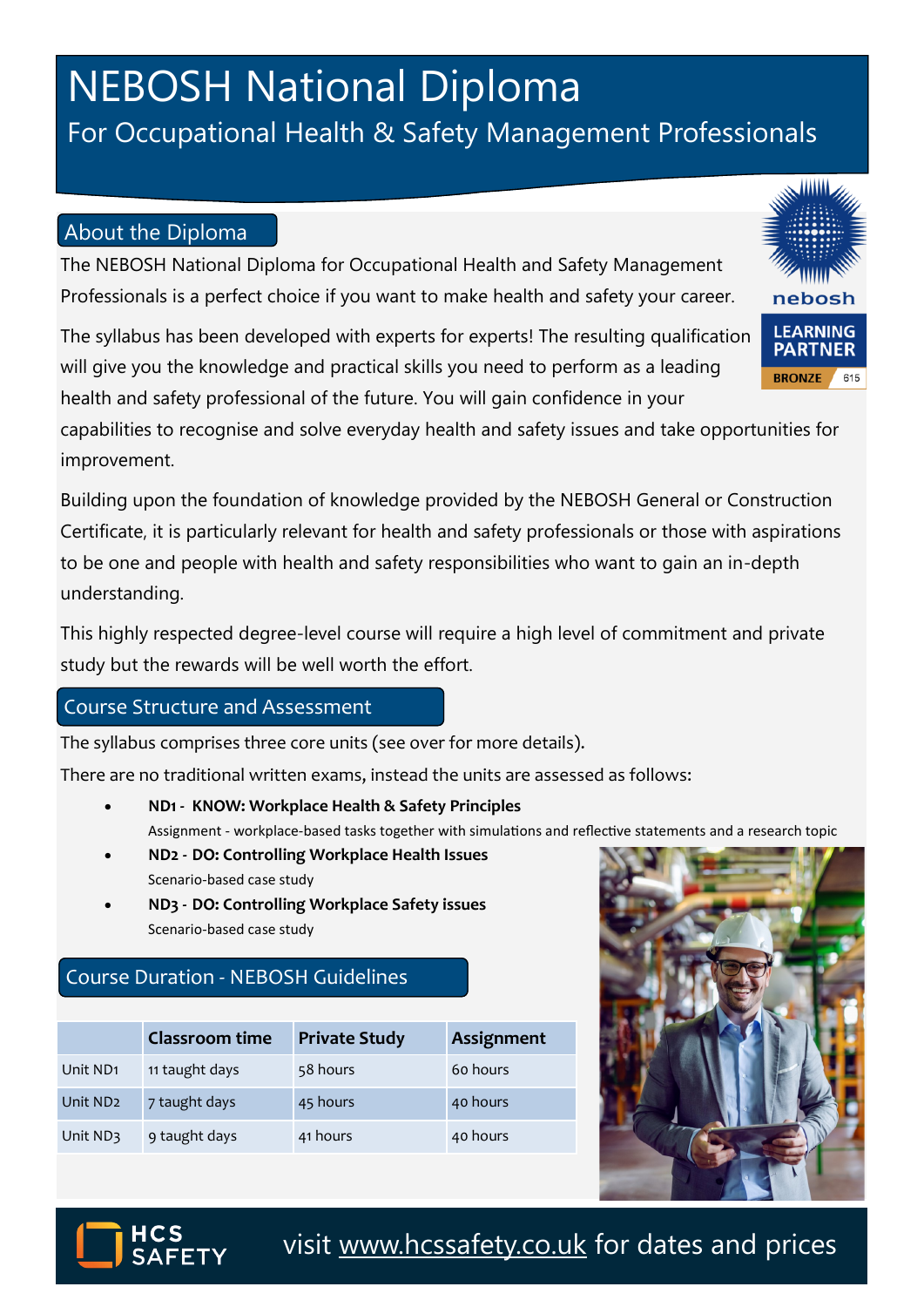## **NEBOSH National Diploma** For Occupational Health & Safety Management Professionals

ND1 Topics - Workplace Health & Safety Principles

#### **Day 1 & 2**

Health and safety Regulations Prosecutions/ Enforcement Civil Law / Damages and liability Occupiers' liability Lawful discrimination

**Day 7 & 8**

Loss causation Quantitative analysis of data Measuring and monitoring Reviewing performance



#### **Day 9**

The role of the health and safety professional Effective communication and negotiation skills

#### **Day 10**

Societal factors Corporate Social Responsibility Organisation Change

#### **Day 11**

Civil proceedings – contribute to a defence against damages claims / Coroners Inquests Contribute to a criminal proceedings defence Ethical Issues Selection of contractors Managing Health & Safety within supply chains

For more information on the learning outcomes associated with these topics and specific classroom dates, please contact us.



visit [www.hcssafety.co.uk](http://www.hcssafety.co.uk/training) for dates and prices

**Day 3, 4 & 5** Organisational structures Leadership / Consultation Health & safety culture

Behavioural change programmes Traditional and proactive safety management Risk perception Human failures and factors

#### **Day 6**

Competence, training, information and supervision High Reliability Organisations Hazard identification techniques Managing health and safety risks Risk management strategies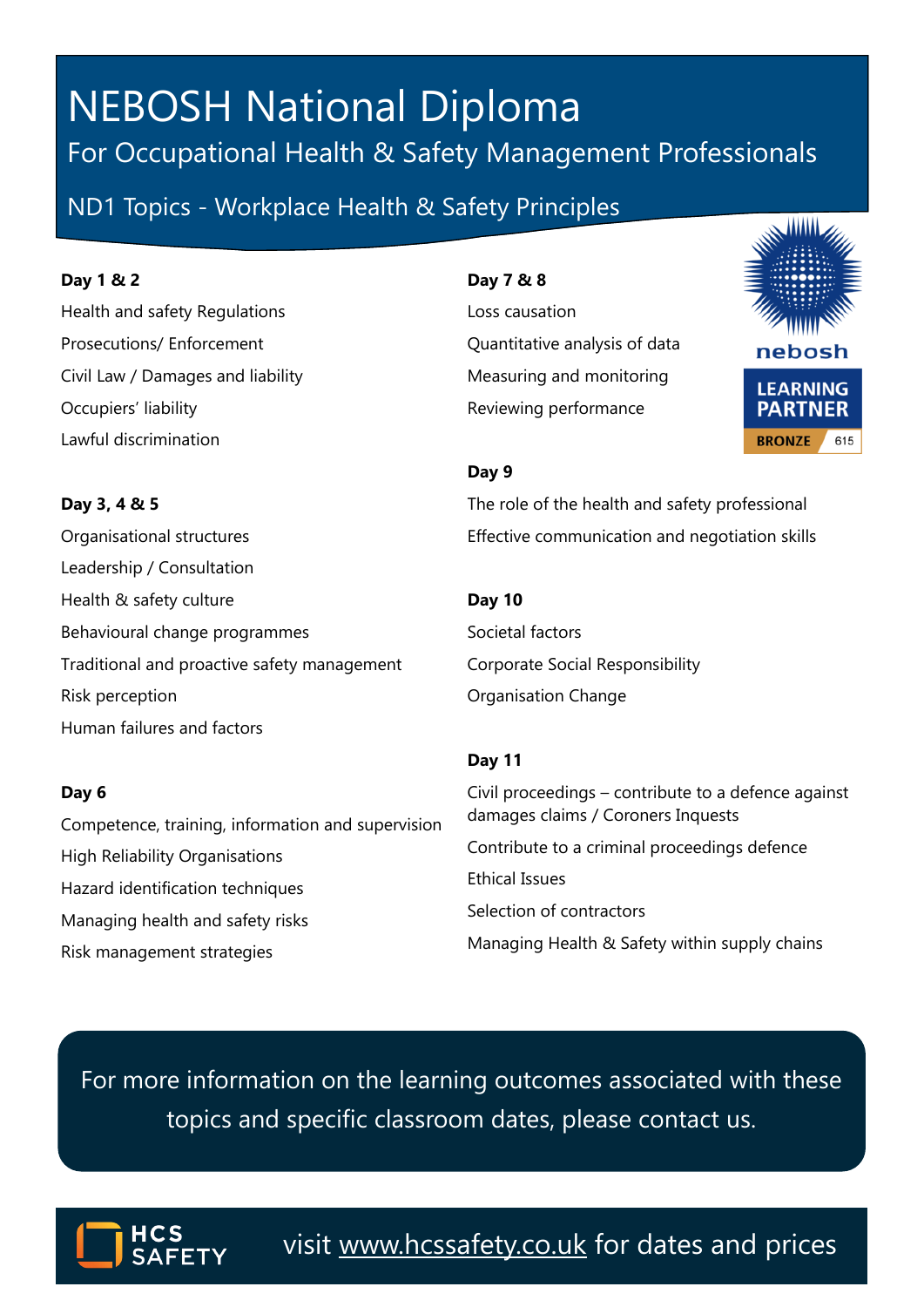## **NEBOSH National Diploma** For Occupational Health & Safety Management Professionals

ND2 - Topics - Controlling Workplace Health Issues

#### **Day 1**

Occupational health services Equality in the workplace Mental ill health **Wellbeing** Workplace violence Lone Working **Day 2** Health surveillance Medical Surveillance Epidemiology Toxicology Hazardous Substance Monitoring **Day 3** Structure and function of human anatomical systems Defence systems

Health risks from hazardous substances

Relevant legislation – COSHH / REACH/ CLP/ **GHSCLC** 

#### **Day 4**

Asbestos Ventilation - Dilution and LEV PPE/RPE **Day 5** Types and properties of biological agents Zoonotic/vector borne diseases Control Measures Musculoskeletal issues Manual Handling **Day 6** Noise and Vibration Concepts and terminology Physical and psychological effects Legal requirements/ control measures

**Day 7** Radiation Workplace Temperature

Welfare arrangements

For more information on the learning outcomes associated with these topics and specific classroom dates, please contact us.



visit [www.hcssafety.co.uk](http://www.hcssafety.co.uk/training) for dates and prices